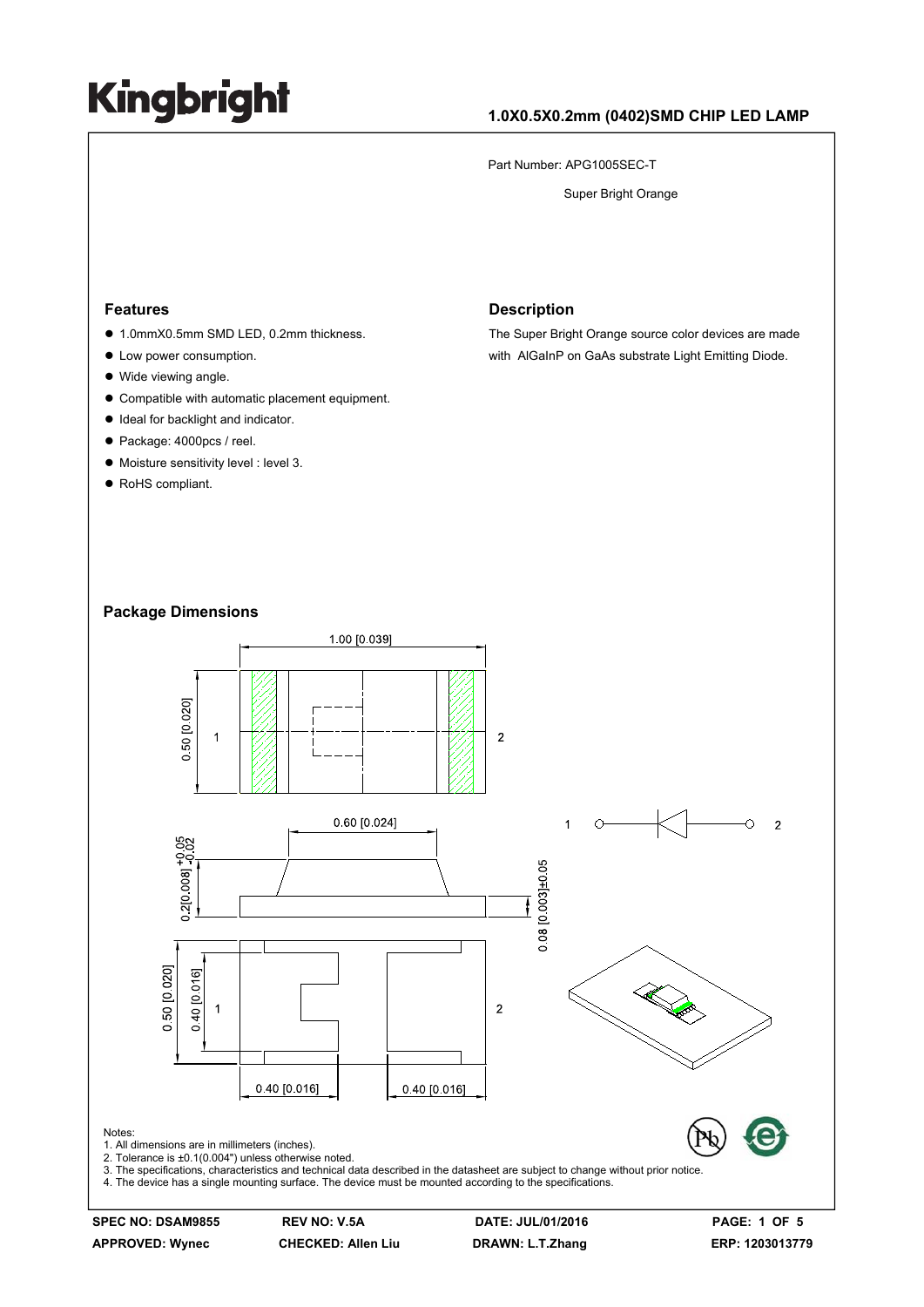#### **Selection Guide**

| opinan amar  |                                  |                    |                        |       |                      |  |  |  |  |
|--------------|----------------------------------|--------------------|------------------------|-------|----------------------|--|--|--|--|
| Part No.     | <b>Emitting Color (Material)</b> | Lens Type          | Iv (mcd) [2]<br>@ 20mA |       | Viewing<br>Angle [1] |  |  |  |  |
|              |                                  |                    | Min.                   | Typ.  | 201/2                |  |  |  |  |
| APG1005SEC-T | Super Bright Orange (AlGaInP)    | <b>Water Clear</b> | 55                     | 153   | $120^\circ$          |  |  |  |  |
|              |                                  |                    | $*40$                  | $*90$ |                      |  |  |  |  |

Notes:

1. θ1/2 is the angle from optical centerline where the luminous intensity is 1/2 of the optical peak value.

2. Luminous intensity/ luminous Flux: +/-15%.

\* Luminous intensity value is traceable to CIE127-2007 standards.

#### **Electrical / Optical Characteristics at TA=25°C**

| Symbol              | <b>Parameter</b>         | <b>Emitting Color</b> | Typ. | Max. | <b>Units</b> | <b>Test Conditions</b> |
|---------------------|--------------------------|-----------------------|------|------|--------------|------------------------|
| λpeak               | Peak Wavelength          | Super Bright Orange   | 611  |      | nm           | $IF=20mA$              |
| <b>AD</b> [1]       | Dominant Wavelength      | Super Bright Orange   | 605  |      | nm           | $IF=20mA$              |
| $\Delta\lambda$ 1/2 | Spectral Line Half-width | Super Bright Orange   | 17   |      | nm           | $IF=20mA$              |
| VF [2]              | <b>Forward Voltage</b>   | Super Bright Orange   | 2.05 | 2.4  | v            | $IF=20mA$              |
| IR                  | Reverse Current          | Super Bright Orange   |      | 10   | uA           | $V_R = 5V$             |

Notes:

1.Wavelength: +/-1nm.

2.Forward Voltage: +/-0.1V.

3.Wavelength value is traceable to CIE127-2007 standards.

4.Excess driving current and/or operating temperature higher than recommended conditions may result in severe light degradation or premature failure.

### **Absolute Maximum Ratings at TA=25°C**

| <b>Parameter</b>             | <b>Values</b>                        | <b>Units</b> |  |  |
|------------------------------|--------------------------------------|--------------|--|--|
| Power dissipation            | 60                                   | mW           |  |  |
| DC Forward Current           | 25                                   | mA           |  |  |
| Peak Forward Current [1]     | 120                                  | mA           |  |  |
| Reverse Voltage              | 5                                    |              |  |  |
| <b>Operating Temperature</b> | -40 $^{\circ}$ C To +85 $^{\circ}$ C |              |  |  |
| Storage Temperature          | -40 $^{\circ}$ C To +85 $^{\circ}$ C |              |  |  |

Notes:

1. 1/10 Duty Cycle, 0.1ms Pulse Width.

2. Relative humidity levels maintained between 40% and 60% in production area are recommended to avoid the build-up of static electricity – Ref JEDEC/JESD625-A and JEDEC/J-STD-033.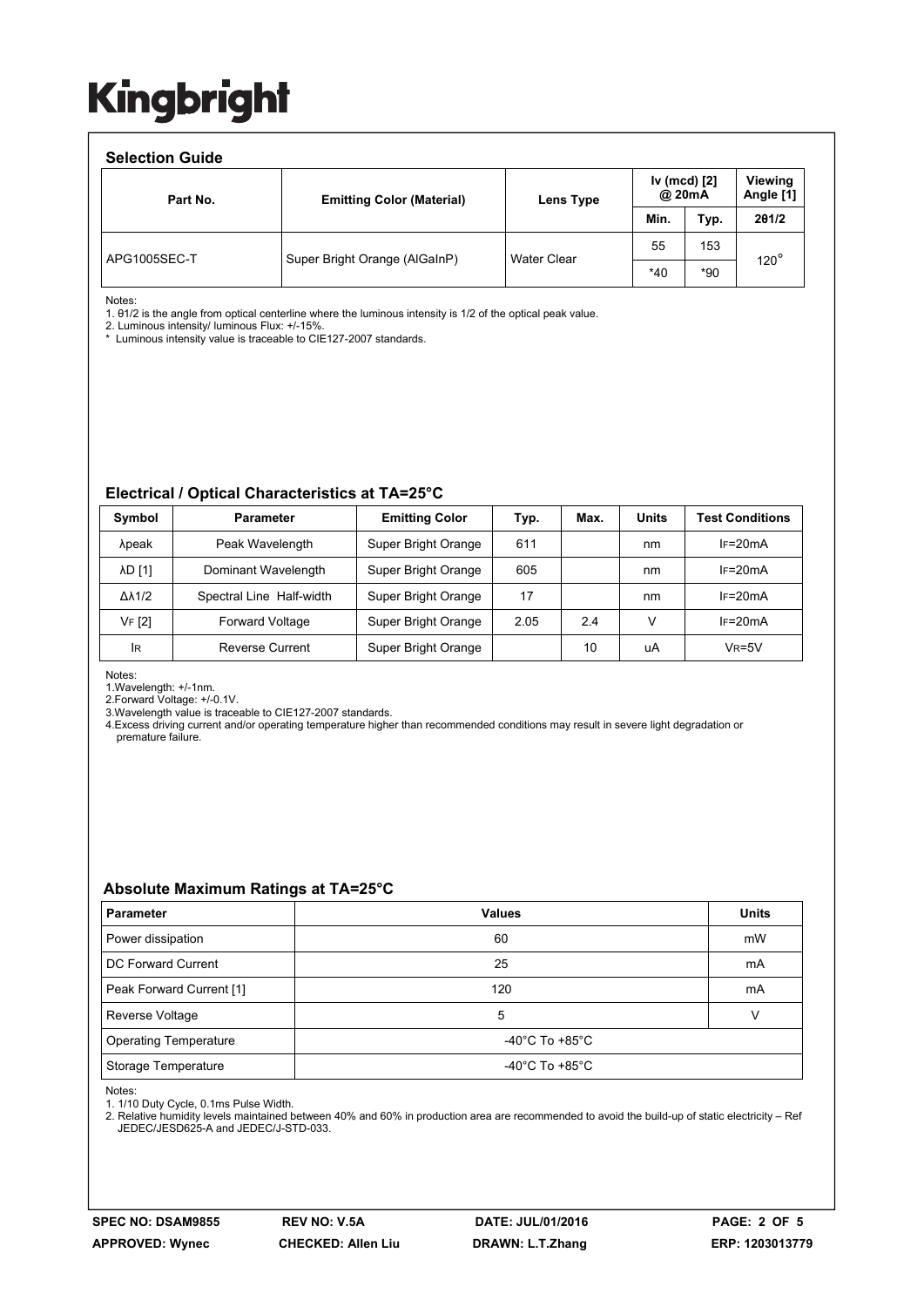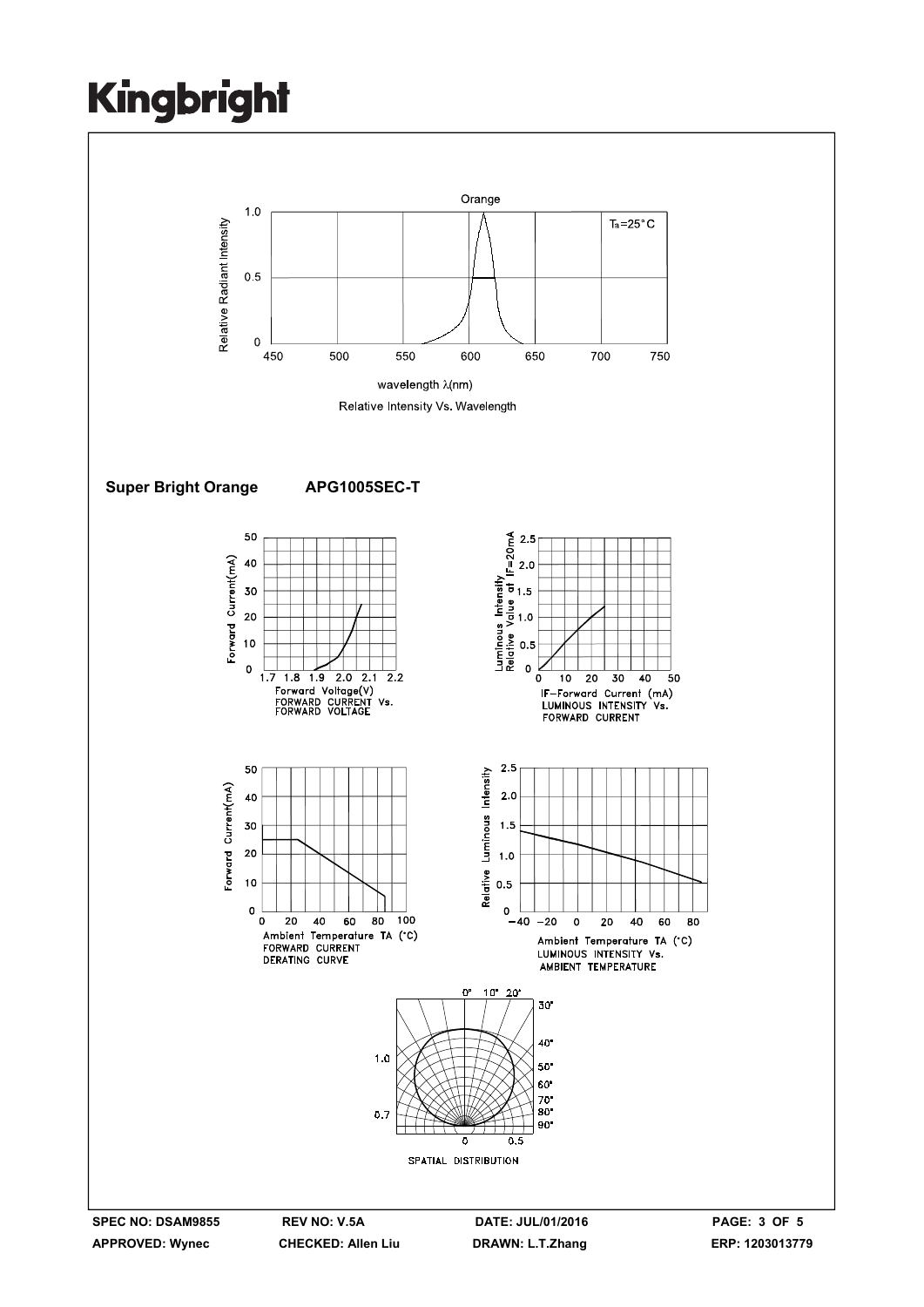### **APG1005SEC-T**

**Reflow soldering is recommended and the soldering profile is shown below. Other soldering methods are not recommended as they might cause damage to the product.**